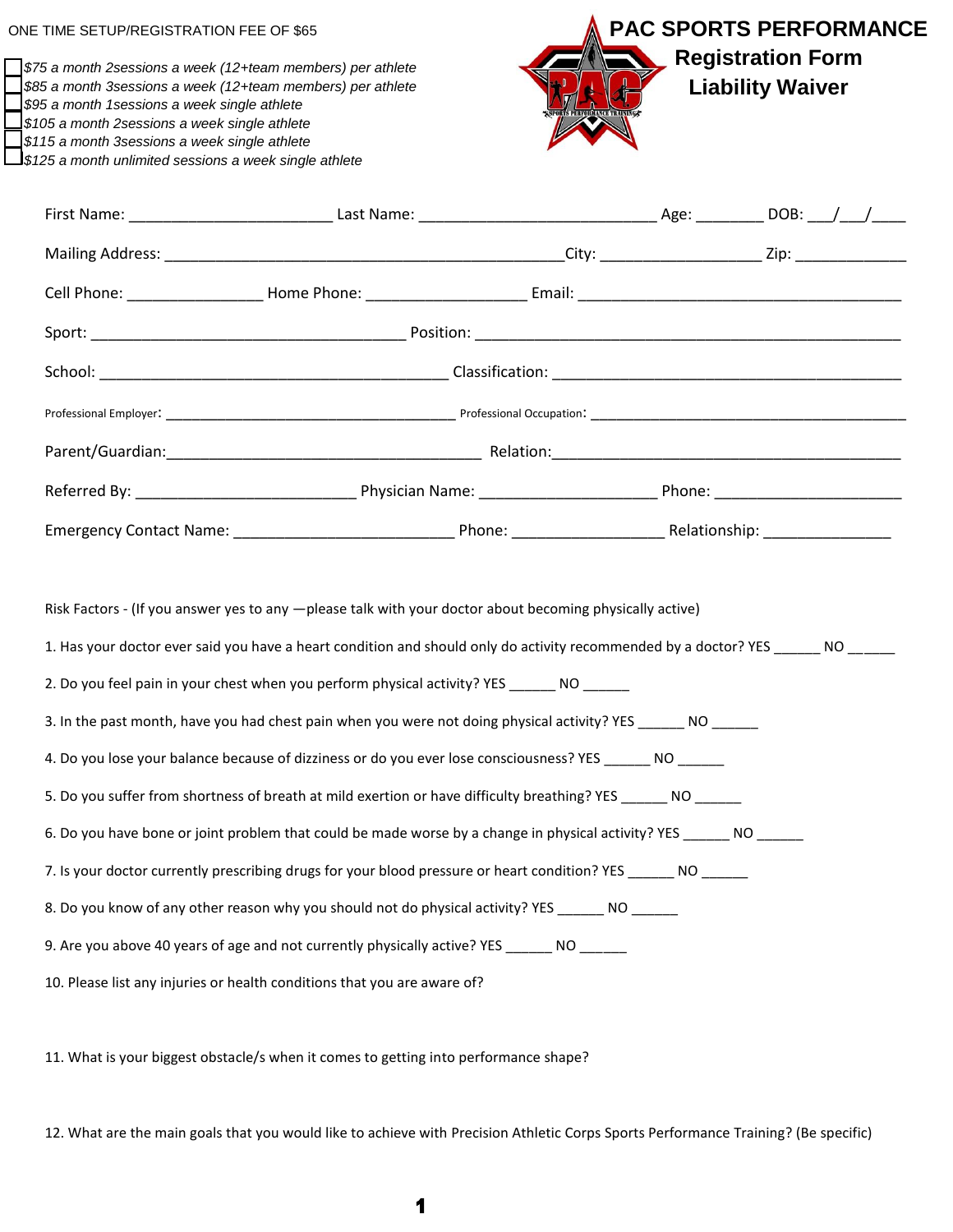#### **PAC – Liability Waiver and Service Agreement**

I, thereinafter referred to as "Client") on  $\Box$  (Date) enter into this Agreement by and between Precision Athletic Corps, which will be providing services through sole proprietors (hereinafter referred to as "Trainer"). Trainer may conduct Client's Personal Training services at a park, school, fitness center, or in Client's home, office or other location (herein "Studio", "Home", "Office", or "Location", or referred to collectively as "Location", with said Training services to be provided pursuant to an agreed upon fee schedule, and Trainer agrees to provide said training sessions subject to Client's agreement to the following terms and conditions.

ASSUMPTION OF RISK: I am aware that all activities associated with receiving personal training instruction from Trainer including, but not limited to activities involving aerobic exercise, stretching exercise, running and weight lifting, as well as additional strenuous exercise and/or exertion of strength, and other sustained physical activities which place stress on the cardiorespiratory and muscular systems (collectively referred to as "Training"), are and can be hazardous activities that include certain risks and dangers, including but not limited to, catastrophic injuries, including paralysis, other serious injury and death. I VOLUNTARILY ACCEPT FULL RESPONSIBILITY OF ALL RISKS INVOLOVED, INCLUDING RISKS FROM PARTICIPATING IN ANY WAY IN THE TRAINING, USE OF EQUIPMENT PROVIDED BY THE TRAINER OR USE OF EQUIPMENT I PROVIDE, WHETHER THE TRAINING OCCURS AT THE STUDIO, PARK, MY HOME OR AT ANY OTHER LOCATION.

**WAIVER:** In consideration of my participation in the Training provided by Trainer I, myself, my heirs, executors, administrators or assigns, do hereby release, waive, discharge and covenant not to sue Trainer and/or its members, managers, officers, directors, agents, and affiliated entities (Hereinafter referred to as "Releasees") from liability, from any and all claims, including the negligence of Trainer resulting in personal injury, accident or illnesses (Including Death) and property loss arising from, but not limited to, participation in the Training and use of facilities, premises or equipment wherever located and by whomever provided. In further consideration for the right to use equipment provided by Trainer or equipment at another location, I acknowledge and agree that Trainer has not inspected the equipment at the Location or the suitability for the training. I expressly release, hold harmless, discharge and indemnify (Including costs and attorney's fees) Trainer and Releasees for any loss, injury or damage (including Death) from any cause, including negligence arising out of any Location, and/ or arising out of the use of my equipment or equipment provided by Trainer.

**SEVERABILITY AND JURSITICION:** I further expressly agree that the foregoing provisions in this Agreement are intended to be as broad and inclusive as permitted by the laws of the State of Georgia and if any portion of this Agreement is held invalid, it is agreed that the balance shall, notwithstanding, continue in full legal force and effect. I further acknowledge and agree that this agreement shall be governed by and shall be construed in accordance with the laws of the State of Georgia. Any claims or legal actions by one party against the other shall be commenced and maintained in the state courts of the State of Georgia and the parties hereby submit to the jurisdiction and venue of any such court in Fulton County.

**INDEMNIFICATION AND HOLD HARMLESS:** I also agree to INDEMIFY AND HOLD Trainer and all Releasees harmless of any and all claims, actions, suits, procedures, costs, expenses, duties and liabilities, including attorney's fees brought as a result of my Training with Trainer and to reimburse Trainer for any such expenses incurred.

**ARBITRATION:** Any controversies or disputes arising out of or connected to the enforcement or interpretation of this Agreement shall be decided by final and binding arbitration before a single arbitrator pursuant to the governing rules of the Georgia Arbitration Act. The arbitrator's cost and fees shall be paid equally by the parties. The prevailing party in such arbitration shall be entitled to recover all reasonable attorneys' fees and costs incurred, as awarded by the Arbitrator. The venue for the arbitration shall lie in Fulton County, Georgia unless otherwise agreed by the parties. Any arbitration award may be enforced by judgment entered in the Superior Court of the State of Georgia for Fulton County

**Initial\_\_\_\_\_\_\_\_\_\_\_ PHYSICIAN APPROVAL:** I have represented to Trainer that I have either a) been given a physician's permission to participate in the Training, or b) voluntarily participate in the Training and accept all risks related to the Training without the approval of my physician(s). I represent that I am not aware of any medical or physical condition that would prevent me from participating in the Training or from using equipment or facilities which pose a serious health risk to me. I further acknowledge and agree that I am not obligated to participate in any Training that I do not wish to participate in. I will inform Trainer immediately if I do not wish to participate in any specific Training.

**Initial\_\_\_\_\_\_\_\_\_\_\_ NAME AND LIKENESS RELEASE:** I understand that Trainer, may photograph or video me prior to, during the delivery of Training, or at the completion of Training and I agree to allow Trainer to use photographs and videos of me, as well as, name and likeness for promotional purposes.

**Initial\_\_\_\_\_\_\_\_\_\_\_ MISSED SESSIONS:** Missed sessions can only be made up if agreed upon by both parties in advance. Typically each 4 week session has 12 training sessions (3 days/week) and end on specific days unless agreed upon before the program begins.

ACKNOWLEDGEMENT OF UNDERSTANDING: I have read the Assumption of Risk, Waiver of Liability, provisions in this Agreement and I understand that I am giving up substantial rights, including my right to sue. I acknowledge that I am signing the Agreement freely and voluntarily and intend, by my signature that this document be a complete and unconditional release of liability to the greatest extent of the law. I further certify that I have fully read and understand the terms of this agreement and will comply with the contents herein.

| <b>Client Name (Please Print)</b> | <b>Client Signature</b> | Date    |
|-----------------------------------|-------------------------|---------|
| <b>Social Media Information:</b>  |                         |         |
| Instagram                         | Facebook                | Twitter |

2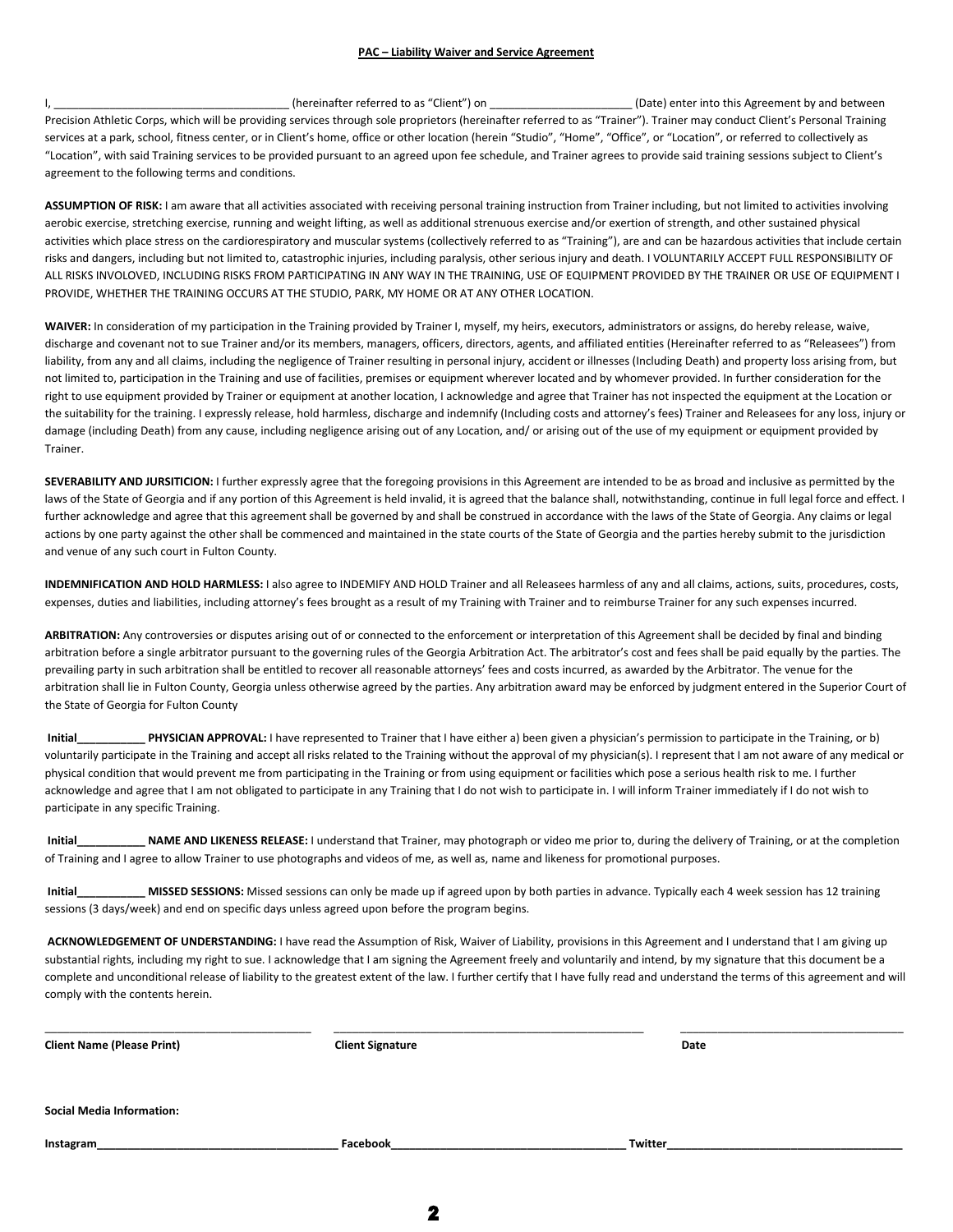## **Personal Wellness Evaluation**

| Age: ______                                    | Gender:_______                                                       |                        | Height: _________ Weight: ___________ |
|------------------------------------------------|----------------------------------------------------------------------|------------------------|---------------------------------------|
|                                                |                                                                      |                        |                                       |
|                                                |                                                                      |                        |                                       |
|                                                |                                                                      |                        |                                       |
|                                                |                                                                      |                        |                                       |
| What do you eat on a typical day?              |                                                                      |                        |                                       |
|                                                |                                                                      |                        |                                       |
|                                                |                                                                      |                        |                                       |
|                                                |                                                                      |                        |                                       |
|                                                |                                                                      |                        |                                       |
|                                                |                                                                      |                        |                                       |
|                                                |                                                                      |                        |                                       |
|                                                |                                                                      |                        |                                       |
| Are you interested in:                         |                                                                      |                        |                                       |
| _Weight Loss/Gain                              | __Strength & Power                                                   | _Flexibility & Agility |                                       |
| _Sports Specifics                              | _Speed & Quickness                                                   | __Sports Nutrition     |                                       |
| Sports Combine Training Program                |                                                                      |                        |                                       |
| Wellness Results (Use Lean Protein Estimator): |                                                                      |                        |                                       |
| BMI                                            | Daily Protein_______________ Calories Burned at Rest _______________ |                        |                                       |
| Program                                        |                                                                      |                        |                                       |
| Recommendation:                                |                                                                      |                        |                                       |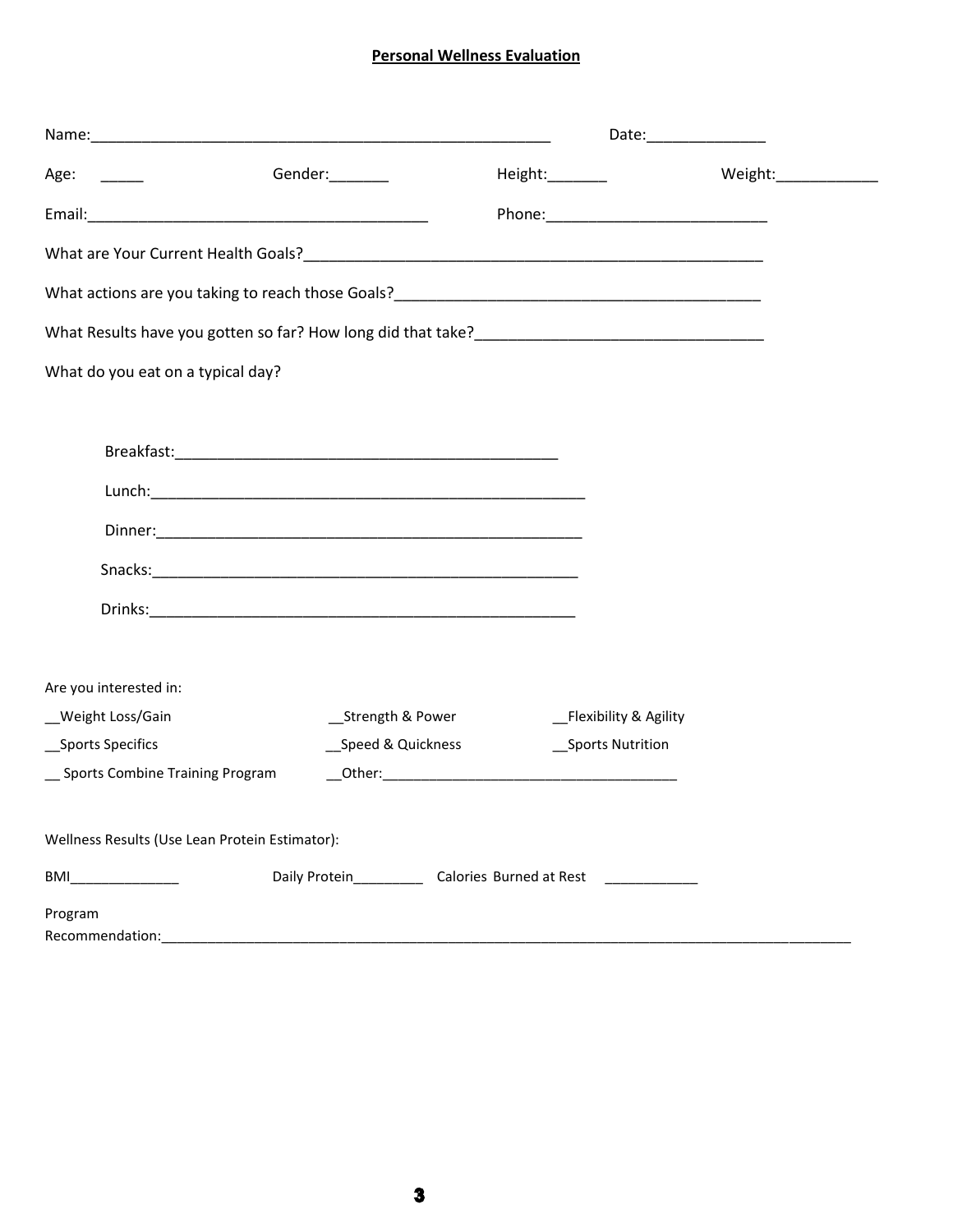#### **CREATE A HEALTHY ACTION PLAN - YOUR SPORTS PERFORMANCE MISSION STATEMENT**

#### **PUTTING HEALTHY BEHAVIORS INTO PRACTICE**

**WHY A MISSION STATEMENT?** A mission statement is a clear, simple statement of intent.

It's what you want to do. What you want to live. What will guide your nutritional, fitness, and wellness choices everyday.

Now, you're not following some external "rules" made by someone else. You're starting to be accountable to you and your body.

Now, you're the boss. And you have to report to you.

#### **WE MUST REMIND OURSELVES TO BE WHAT WE WANT TO BE EVERY SINGLE DAY.**

#### **EVERY NEW HABIT REQUIRES DAILY LABOR AND PRACTICE.**

## **"OVER TIME, EACH HABIT BECOMES INGRAINED. BUT WE STILL NEED TO PRACTICE GOOD HABITS. TO ORGANIZE OUR LIVES TO HELP OURSELVES SUCCEED. TO GIVE OURSELVES THE TOOLS AND STRATEGIES WE NEED."**

Your sports performance mission statement is part of that process. It helps keep you centered, and reminds you to cater to the "fit person". Every day, you can remind yourself of who you are, who you want to become, and why you're doing this in the first place.

We suggest you start by throwing out all negative thought processes and excuses.

### **How do i make a mission statement?**

Start by revisiting your thoughts from early in our wellness program. Think about:

- Who am I? (And who have I become?)
- What do I stand for?
- What is truly valuable and truly meaningful?
- Why is making healthy choices important to me? How do these choices help me accomplish my purpose in life?
- Where do I want to go, and what behaviors will get me there?
- How will I know if I'm making progress?

Now, see if you can capture the who, what, why, where, and how in a few simple, very clear sentences.

| 2.                                                                        |  |  |
|---------------------------------------------------------------------------|--|--|
| 3.<br>the contract of the contract of the contract of the contract of the |  |  |
| 4.                                                                        |  |  |
|                                                                           |  |  |
|                                                                           |  |  |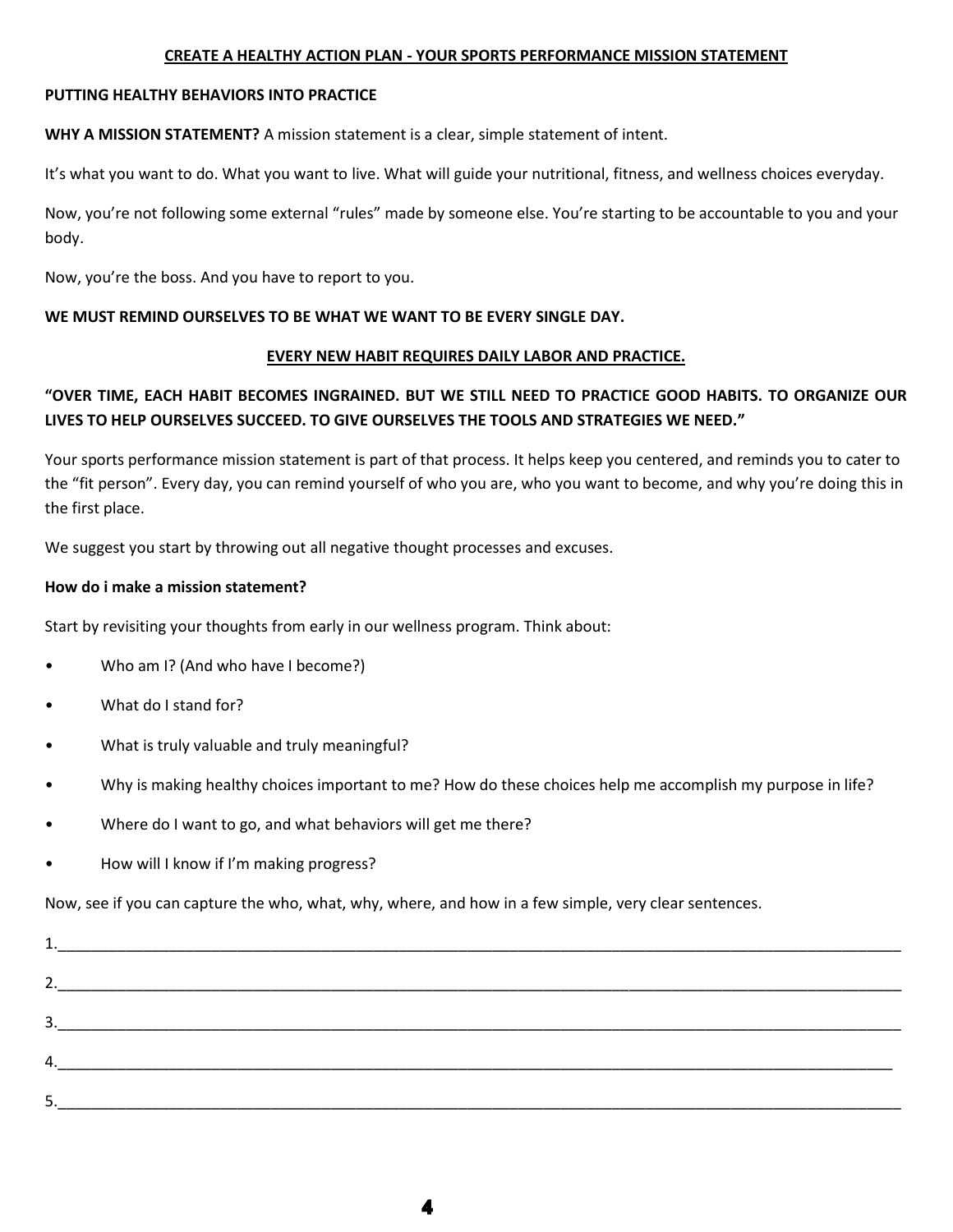# **PAC SPORTS PERFORMANCE CLIENT MISSION STATEMENT**

I am a \_\_\_\_\_\_\_\_\_\_\_\_\_\_\_\_\_\_\_\_\_\_\_\_\_, \_\_\_\_\_\_\_\_\_\_\_\_\_\_\_\_\_\_\_\_\_\_\_\_\_\_ and

\_\_\_\_\_\_\_\_\_\_\_\_\_\_\_\_\_\_\_\_\_\_\_\_\_\_\_\_. I choose to keep my body healthy and whole. I will share my knowledge and experience with others. I will ensure that I display meaningful spiritual, mental and physical values as well as foster integrity, and serve as an example to my family, friends and the world.

I am dedicated to living my life positively, creatively and joyfully as well as being open to learning new things. I will eat well, and mindfully, because I know it's right and feels good. I will choose and always be open to all exercises and activities that are fun, hard, easy and difficult, always looking for a challenge no matter what.

I'm an elite athlete created by GOD who needs a strong body – spiritually, mentally and physically for fighting life's obstacles and playing the sport I love. My nutrition fuels my quest for peace, love, happiness and justice. My activities must keep me powerful, grateful and excited about helping other athletes change their lives. I also commit to staying positive and encouraging to myself and my teammates no matter what the situation is.

Athlete Name (Please Print) **Athlete Signature Athlete Signature Date** 

\_\_\_\_\_\_\_\_\_\_\_\_\_\_\_\_\_\_\_\_ \_\_\_\_\_\_\_\_\_\_\_\_\_\_\_\_\_\_\_ \_\_\_\_\_\_\_\_\_\_\_\_